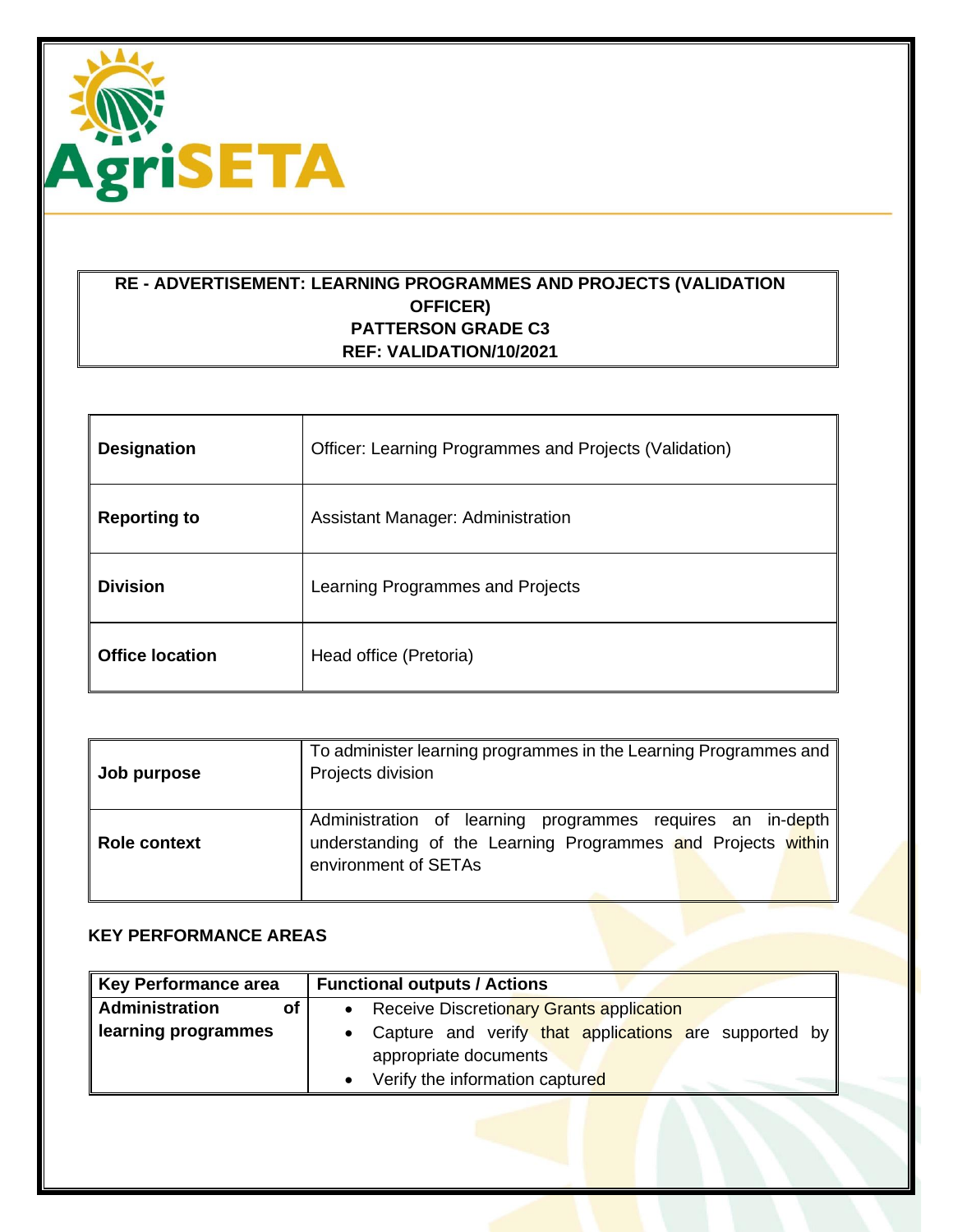| <b>Validation of Learner</b><br><b>Documents Received</b> | Forward<br>all requests for approval to the<br>Learning<br>$\bullet$<br>Programmes and Projects Evaluation Committee<br>Upload all approved projects to the system<br>$\bullet$<br>Scan and upload documents on the drive<br>٠<br>Participate in the evaluation of applications to provide input<br>$\bullet$<br>Generate, distribute and receive contracts for signature by<br>CEO and applicant<br>Provide feedback on all application status<br>$\bullet$<br>Ensure that signed contracts are received and filed<br>$\bullet$<br>Validate learner documents and communicate the outcomes<br>with stakeholders<br>Register Learner Agreements<br>before<br>the<br>training<br>commences<br>Follow up on outstanding contracts from stakeholders<br>Report weekly on contracts received<br>$\bullet$<br>Receive contracts from stakeholders and ensure accuracy in<br>$\bullet$<br>line with the approved list<br>Escalate all exceptions to the Assistant Manager/ Manager:<br>$\bullet$<br><b>Learning Programmes</b><br>Receive learner documents from stakeholders and record<br>$\bullet$<br>them in the document register<br>Validate the learner documents and ensure that all<br>documents submitted are in line with the DHET validation<br>framework<br>Submit to the relevant section and record the submission<br>$\bullet$<br>Communicate exceptions to stakeholders<br>٠<br>Report weekly and monthly to the Assistant Manager /<br>$\bullet$<br>Manager: Learning Programmes on all documents received |
|-----------------------------------------------------------|------------------------------------------------------------------------------------------------------------------------------------------------------------------------------------------------------------------------------------------------------------------------------------------------------------------------------------------------------------------------------------------------------------------------------------------------------------------------------------------------------------------------------------------------------------------------------------------------------------------------------------------------------------------------------------------------------------------------------------------------------------------------------------------------------------------------------------------------------------------------------------------------------------------------------------------------------------------------------------------------------------------------------------------------------------------------------------------------------------------------------------------------------------------------------------------------------------------------------------------------------------------------------------------------------------------------------------------------------------------------------------------------------------------------------------------------------------------------------------------------------------------------|
| Processing payments                                       | and any other pertinent matters<br>Receive and capture all invoices relating to programmes<br>Analyse invoices against contract deliverables approvals for<br>each project<br>Link learners to grant payments<br>$\bullet$<br>Submit learner documents for capturing and keep accurate<br>$\bullet$                                                                                                                                                                                                                                                                                                                                                                                                                                                                                                                                                                                                                                                                                                                                                                                                                                                                                                                                                                                                                                                                                                                                                                                                                    |
|                                                           | records<br>Check accuracy of invoices for payment<br>٠<br>Forward approved invoices to the Finance department for<br>payment<br>Verify payments on AX system<br>Keep an up-to-date document register of documents<br>received and submitted                                                                                                                                                                                                                                                                                                                                                                                                                                                                                                                                                                                                                                                                                                                                                                                                                                                                                                                                                                                                                                                                                                                                                                                                                                                                            |
| <b>Stakeholder liaison</b>                                | Provide excellent customer service to AgriSETA internal and<br>$\bullet$<br>external stakeholders                                                                                                                                                                                                                                                                                                                                                                                                                                                                                                                                                                                                                                                                                                                                                                                                                                                                                                                                                                                                                                                                                                                                                                                                                                                                                                                                                                                                                      |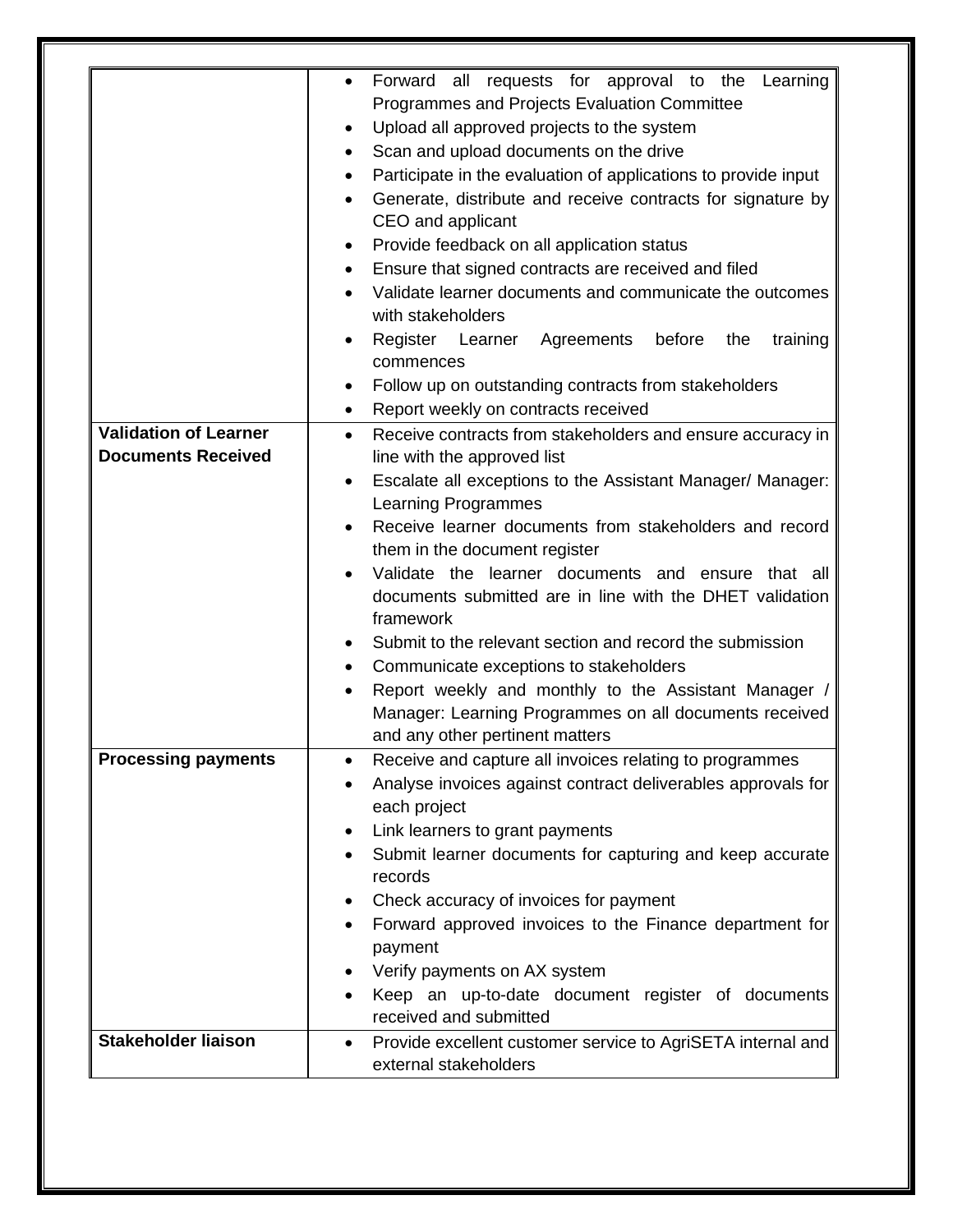| <b>Provide information to</b> | Provide guidance to stakeholders, learners, employers and<br>$\bullet$<br>training providers regarding learning programmes and other<br>requirements<br>Assist stakeholders and training providers regarding invoice<br>$\bullet$<br>and calculation of grants<br>Respond to all client correspondence and<br>walk-ins<br>$\bullet$<br>concerning learning programmes<br>Respond to all queries regarding learning programmes and<br>$\bullet$<br>payments<br>Perform any administrative duties required by the unit<br>٠<br>Provide information related to audit requests<br>٠ |
|-------------------------------|---------------------------------------------------------------------------------------------------------------------------------------------------------------------------------------------------------------------------------------------------------------------------------------------------------------------------------------------------------------------------------------------------------------------------------------------------------------------------------------------------------------------------------------------------------------------------------|
| auditors                      | Validate information prior to submitting to auditors<br>$\bullet$                                                                                                                                                                                                                                                                                                                                                                                                                                                                                                               |
|                               | Keep records of documents submitted<br>$\bullet$                                                                                                                                                                                                                                                                                                                                                                                                                                                                                                                                |
|                               | Ensure that there are no repeat audit findings on any audited<br>$\bullet$                                                                                                                                                                                                                                                                                                                                                                                                                                                                                                      |
|                               | documents                                                                                                                                                                                                                                                                                                                                                                                                                                                                                                                                                                       |
| <b>Reporting</b>              | Generate weekly and monthly reports on contracted,<br>$\bullet$<br>committed and balanced amounts against approved project<br>budget                                                                                                                                                                                                                                                                                                                                                                                                                                            |
|                               | Compile relevant statistics for inclusion in appropriate reports<br>$\bullet$<br>when required.                                                                                                                                                                                                                                                                                                                                                                                                                                                                                 |
| <b>Adhoc</b>                  | Any other duties which may be assigned by the Manager                                                                                                                                                                                                                                                                                                                                                                                                                                                                                                                           |

| <b>Internal and external</b> | Internal: All internal departments<br>$\bullet$                     |
|------------------------------|---------------------------------------------------------------------|
| contacts                     | External: Stakeholders                                              |
| <b>Qualifications</b><br>and | National Diploma in Business / Office Administration (NQF<br>٠      |
| experience                   | Level 6)                                                            |
|                              | Grade 12<br>$\bullet$                                               |
|                              | 3 years' experience in in administrative function<br>$\bullet$      |
|                              | 3 years related experience in project management<br>$\bullet$       |
|                              | Knowledge of SETA learning programmes will be an added<br>$\bullet$ |
|                              | advantage                                                           |
| <b>Required competencies</b> | Attention to detail<br>$\bullet$                                    |
|                              | Ability to work under pressure<br>$\bullet$                         |
|                              | Project management skills<br>$\bullet$                              |
|                              | Organising skills<br>$\bullet$                                      |
|                              | Time management<br>٠                                                |
|                              | Ability to work in a team<br>$\bullet$                              |
|                              | <b>Computer Literacy</b><br>$\bullet$                               |
|                              | <b>Communication skills</b>                                         |
|                              | Good work ethics.                                                   |

## **CANDIDATES WHO APPLIED BEFORE ARE ENCOURAGED TO RE-APPLY AGAIN**

**Employment Period: Fixed Term Contract position until March 2030**